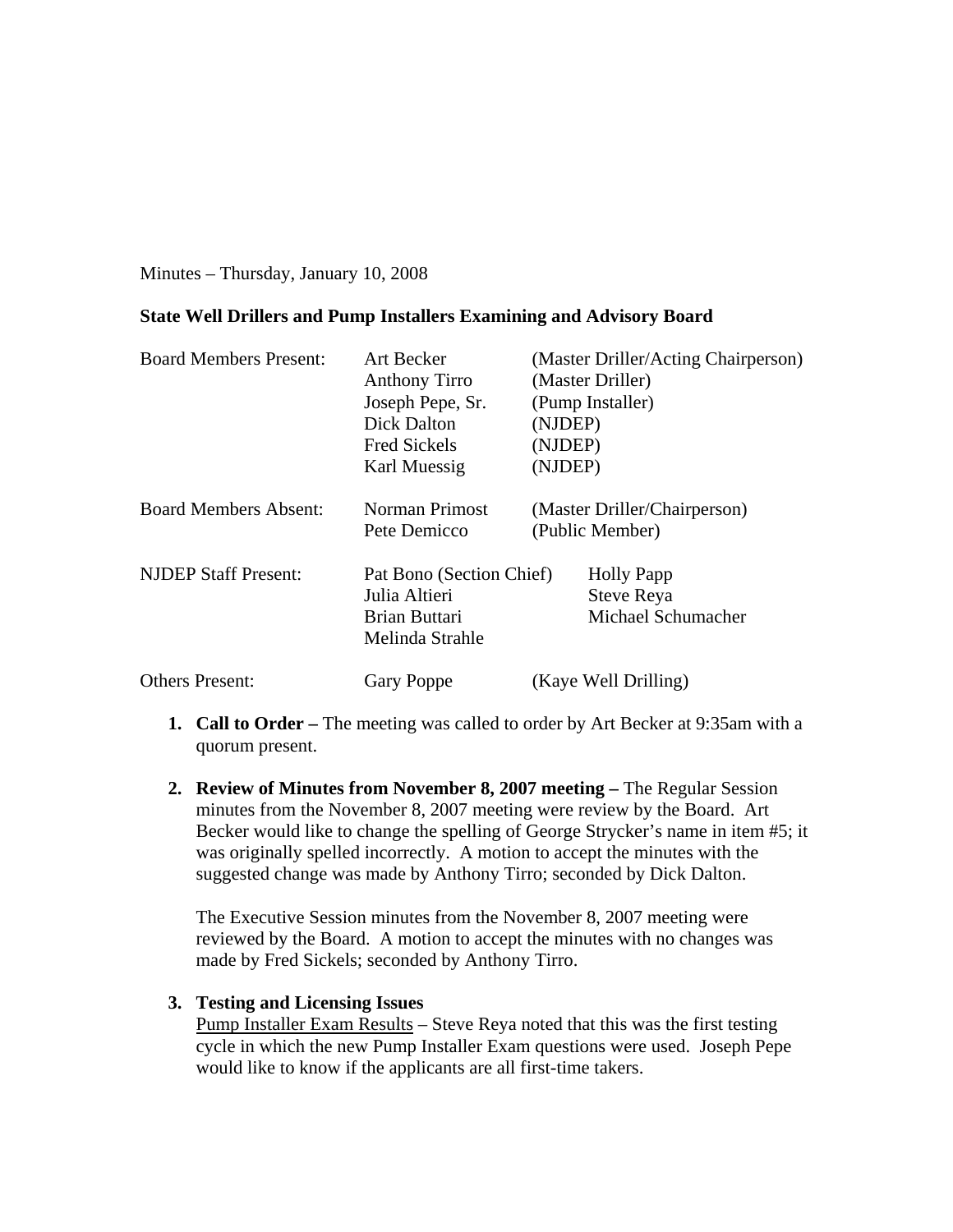Joseph Pepe said that he doesn't think that applicants should be allowed to review the test they took, and then come back and take the same exact exam. Art Becker stated that a quick review shows that only one person passed the technical section of the test, and only 25% of the applicants passed the regulatory section. Fred Sickels noted that it is difficult to manage a big bank of questions, and if the NJDEP were to create multiple test versions, they would have to make sure that when the questions are rotated, that each exam is as hard/easy as another. Fred Sickels thinks that the NJDEP might have to lower the passing score to 75, or increase the amount of field experience required. Art Becker pointed out that if the passing score was 75, not that many more applicants would have passed this last exam. Anthony Tirro thinks that we need to lower the passing score. Art Becker and Joseph Pepe agreed that there is no sense in lowering the bar (difficulty of the tests), however lowering the passing score might be considered in the future.

Fred Sickels said the fact that there are people who have taken the exam multiple times and are still failing shows that something needs to be done. The Board asked when the regulations would be changed again. NJDEP staff says that it might be in the near future, in order to add-in e-Permitting requirements. Karl Muessig asked if the Board has to wait until the regulations are changed to lower the passing score if they decided to do that. NJDEP staff answered yes. Art Becker thinks that the Board needs to consider what can/should be done; thinks lowering score might be the right option. Dick Dalton wondered if the Pump Installer exam has historically been the exam that more applicants pass? Art Becker and Holly Papp said no; the Monitoring Well exam usually has the best passing rate. Steve Reya noted that usually, approximately 20% of the applicants pass the Pump Installer exam. A motion to accept the Pump Installer Exam Results was made by Dick Dalton; seconded by Anthony Tirro.

Soil Borer Exam Results – Holly Papp noted that this was also the first testing cycle using the newly revised Soil Borer questions. Art Becker asked if those applicants who are noted as "Passed MW Test" actually paid for, and took, 2 tests that day? Holly Papp said yes, and added that Moustafa Abouelmagd didn't have time for his Soil Borer test, but passed the Monitoring Well test – so it is a moot point. Art Becker noted there was an approximate 17% passing rate.

Art Becker said there is a gentleman who has been in the drilling industry since at least the early 1970's, took the Soil Borer exam this past cycle, and didn't pass. Art Becker added that this person did, at one time, have a drilling license; however, he let it lapse. Art Becker thinks most people don't study, and that is possibly why they fail the regulatory section; what is scary is that they are also failing the technical side and are out drilling everyday. Art Becker said it doesn't seem like there are enough drilling companies that are spending enough time to teach their applicants.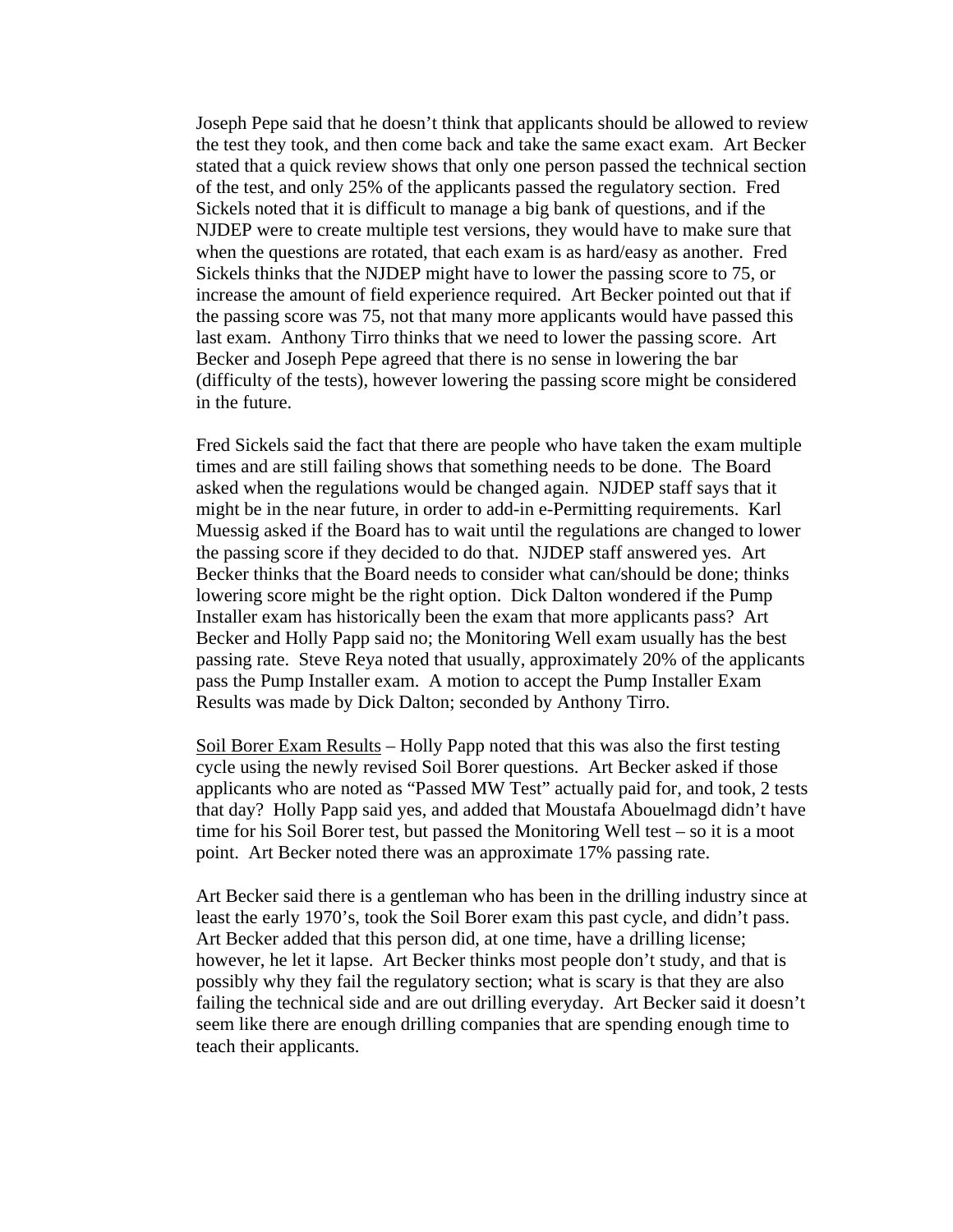Joseph Pepe noted that the owness is on the person taking the test; that they need to know/understand the information. Joseph Pepe worries that licensing boards, in general, take the same thought process that schools take – to just push students forward, not holding anyone back. He thinks that maybe we shouldn't keep lowering the bar; whether that means lowering the passing score or making the test easier. Joseph Pepe wonders why you would want someone who has taken and reviewed the test multiple times, and still fails; eventually getting a license and doing work?

Art Becker recognized that it would be too hard to get multiple versions of the regulatory section of the test. Pat Bono thinks it would be helpful to hold review sessions before the exams in order to help the drillers prepare properly. Karl Muessig believes that attending a review session is studying in a way. He also thinks some questions are geared directly to what is said in the texts (study material). Art Becker stated that clearly we all agree that there is some kind of disconnect, and he agreed with Joseph Pepe that we shouldn't make the exams easier. Anthony Tirro said that the California driller's test is completed on the computer, and that you can purchase versions of the test and practice on them. Anthony Tirro said he sat with his applicants last round to help them review and they all passed. A motion to accept the Soil Borer Exam Results was made by Karl Muessig; seconded by Fred Sickels.

Monitoring Well Exam Results – Holly Papp noted again that this was also the first testing cycle after revisions were made to the Monitoring Well exam. Joseph Pepe asked if the Soil Borer and Monitoring Well Driller applications both require 3 years experience; Holly Papp said yes. Joseph Pepe confirmed with Holly Papp that Pump Installers were the only license class that only requires 1 year experience.

Art Becker noted that there was a greater than 50% passing rate on this Monitoring Well exam. Holly Papp noted that there were quite a few first-time takers that passed, as well. Art Becker thinks that the difference between Monitoring Well Drillers and the other two (Soil Borers and Pump Installers) is that they are out with a consulting engineer every day of the week; the daily regiment of the business is a better learning environment for the driller. Art Becker said this is shown by there being a significant difference in the passing rate compared to the other two. Art Becker said that almost all Monitoring Well installations have a specific scope of work and every job is attended; the drillers are under the influence and scrutiny of the client/engineer. Art Becker says that since the Monitoring Well test came about in 2001, they have always had the highest passing rate. A motion to accept the Monitoring Well Exam Results was made by Anthony Tirro; seconded by Dick Dalton.

Gary Poppe made a comment that he agrees with Art Becker about the Monitoring Well Drillers who are working with a consultant on a job. He sees that as well with the towns that have mandatory witnessing for water wells; you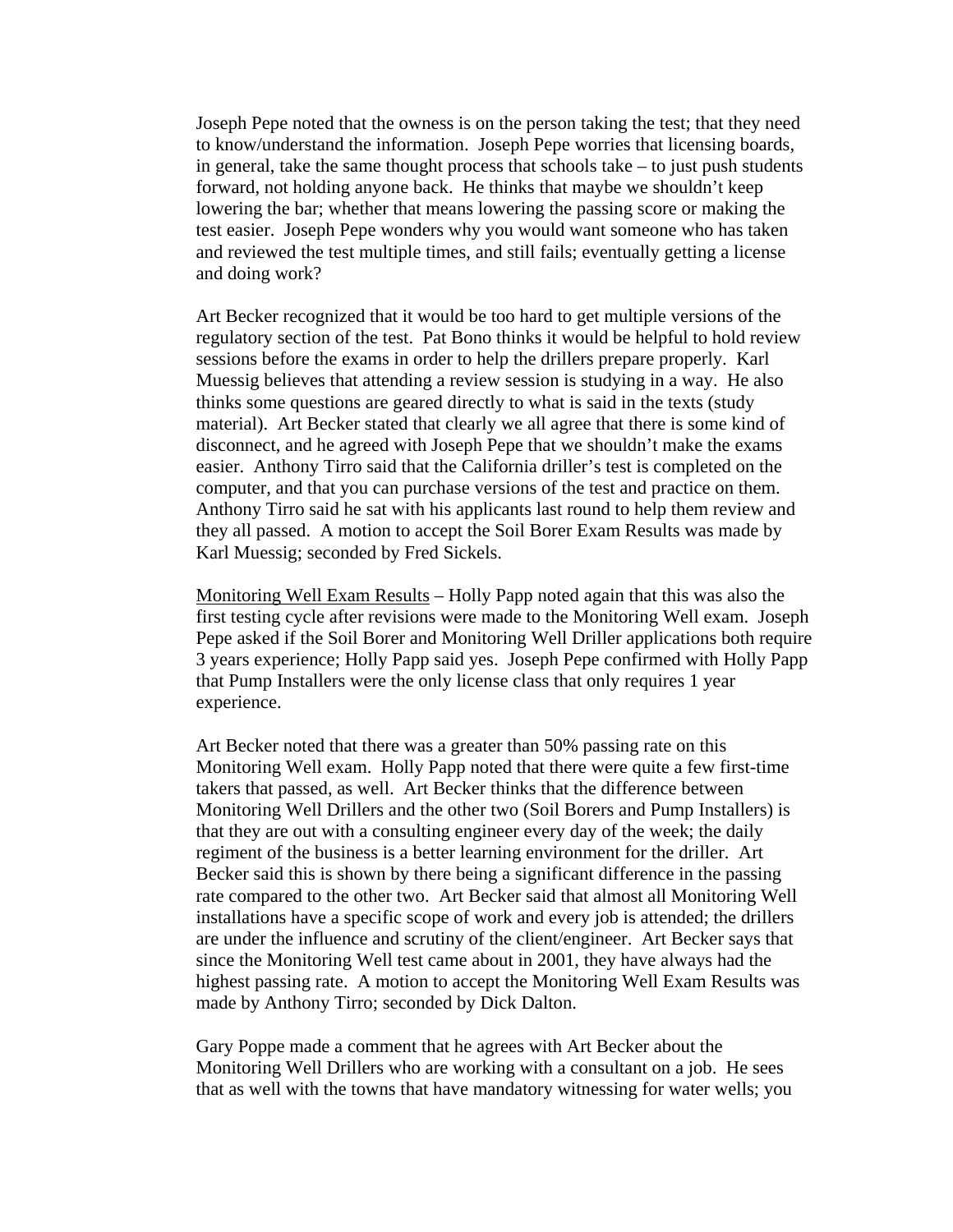have to know more and are checked. Gary Poppe thinks we would see the passing rate coming up if there was more oversight from regulating authorities. Fred Sickels noted that not every town or county has mandatory witnessing. Gary Poppe said that in a heavily regulated town, all the drillers are doing the work the same. Fred Sickels said we'll never be able to regulate everyone, everywhere. He thinks the NJDEP needs to get towns to step up oversight in order to help. Gary Poppe said that not all of the town and/or county inspectors have knowledge about what they are inspecting, and what they should be looking for. Art Becker thinks that those that are disciplined in the industry need to do seminars, continuing education, and programs to teach the young drillers; they are not getting the information and experience they from their employers. Pat Bono asked if the NJ Groundwater Association has any videos or training seminars, etc? Art Becker doesn't think they have much….they might be working on it. Fred Sickels would like to have some of the NJDEP staff work on training the inspectors in towns and counties (when we get time).

**4. Update on Board Vacancy Applicants/Process, New Request for Applicants for upcoming July vacancies (Master Well Driller and Public Member)** – Pat Bono said they are a little slow on getting the memo up to the Commissioner's office for the appointee who is to replace Robert Stothoff; but that it is moving. She said the NJDEP is going to post notices for the upcoming July vacancies on the NJDEP website soon. The new members would officially come in for the July meeting. Pat Bono would like to have the positions filled before the May meeting in order to have the new members attend the May meeting. Fred Sickels noted that there was a pretty decent response for the first vacancy, and that we need to keep those people in mind, as well, when we review applicants for the upcoming open positions.

Art Becker asked if the Board will be looking to replace Pete Demicco and Norm Primost? Pat Bono said yes, but that filling Pete Demicco's position will be a little more tricky since the person can't be a driller or pump installer. She said the NJDEP will be sending a notice of vacancy to water companies and environmental consulting firms. Karl Muessig asked for the regulatory description of Pete Demicco's position. Art Becker read the description from the regulations "One member not employed by the State and who has no pecuniary involvement in well drilling or pump installing". (Fred Sickels left the meeting at 10:25).

Art Becker asked why the old vacancy appointment recommendation didn't go to Commissioners office right away. Pat Bono says some things got held up in November and December but has now gone up.

### **5. Technical Issues**

Update on new grout demos – Steve Reya said there is no new update on the Cetco geothermal grout mix demonstration; we have to meet them on site to do pumpability testing and the company is experiencing scheduling problems. Steve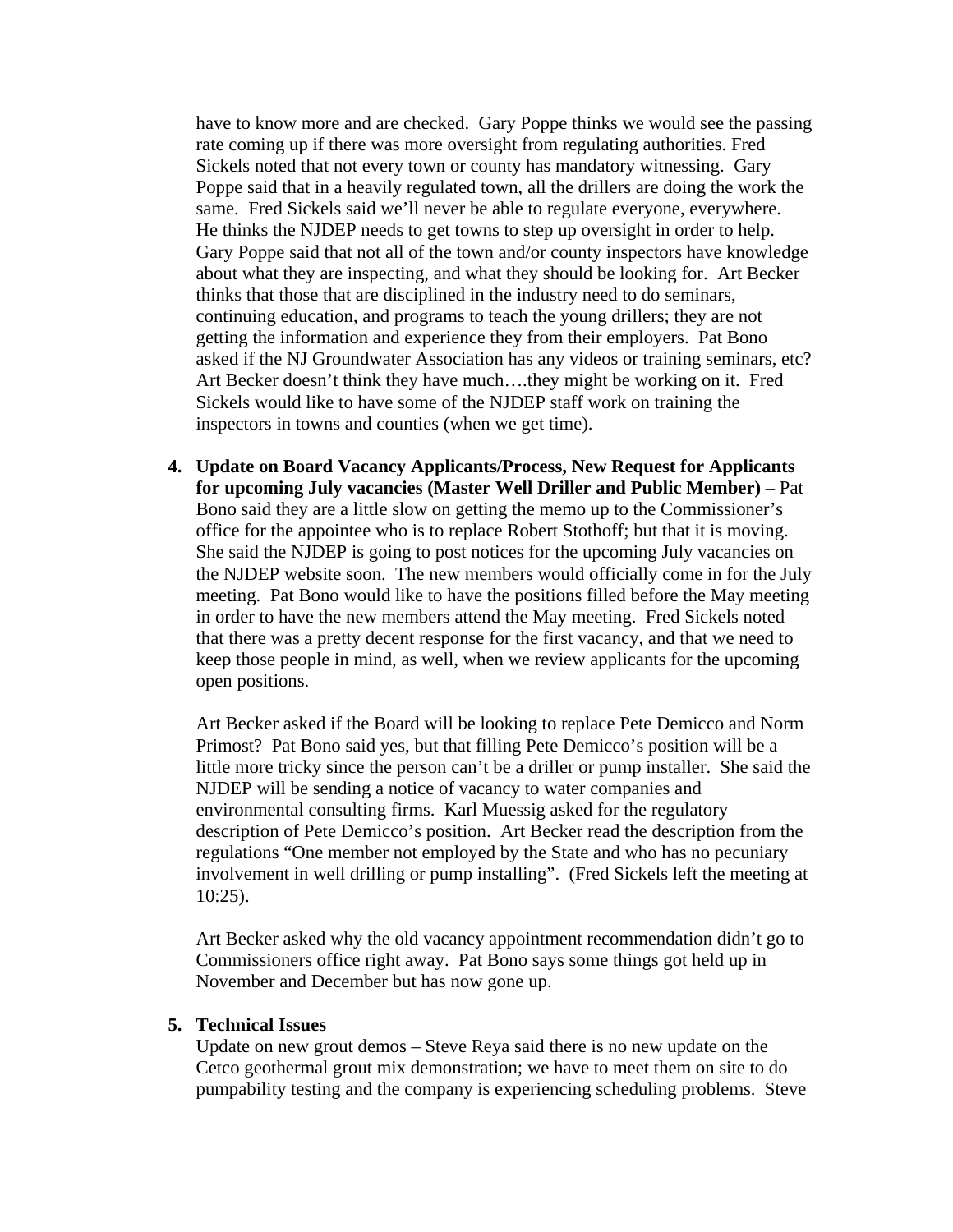Reya said that there is an update on the Morrison geothermal grout issue. The 14 wells that were completed with the non-standard mix are being drilled-out (starting 1/9/08). Steve Reya was onsite and Morrison got down to 145' when drilling-out the first well. He stated that there were pockets where the grout was solid and hard and then other pockets where it was soft. Morrison was switching back and forth between a hammer and roller bit. Steve Reya noted that there were a couple of voids where the rods dropped about 3 feet. Art Becker asked if the NJDEP will be onsite to oversee all 14 drill-outs? Steve Reya said that he will probably not be there all day every day, but will provide a good amount of oversight. Steve Reya thinks that it is going well, but slow.

Update on Wyo-Ben Grout – Pat Bono said that the NJDEP needs to set up a field demonstration, and she will find out why that hasn't happened. Art Becker stated that the NJDEP needs to send Wyo-Ben a letter and find out what's going on. Dick Dalton said he had been called by Wyo-Ben last summer, and he sent two memos over to Pat Bono, and thinks they talked to Pat Bono at that time. Pat Bono said we initially started contact with them, but she doesn't know what happened. Art Becker noted that he ran into an employee of Wyo-Ben at the National Groundwater Association convention in Florida who asked if Art Becker could find out where the NJDEP is with it. Pat Bono asked Art Becker to provide her with the gentleman's name and number (Stewart Krause), Art Becker said he will send his information over to Pat Bono.

Discussion of GPS units and training dates for i-Map/NJGeoWeb – Pat Bono discussed how the regulations, which require the submittal of coordinates of proposed well locations and actual well locations, become effective in July 2008. The NJDEP is changing the i-Map program; an entirely new program (NJGeoWeb) will be coming out soon. NJDEP will be providing hands-on training for the new system in order to make it easier for drillers to comply with the new regulations. She said the NJDEP has had some trouble getting the new system up and running, and that it is supposed to be operational in March. The driller training sessions are planned for April. The sessions will be free to drillers/drilling companies, there are currently 8 sessions available. Each company will be allowed to send (up to) 2 people to the training. Pat Bono said that the NJDEP is also thinking about having some additional presentations (one in northern NJ and one in southern NJ), showing how to use the program for those who are not able to attend any of the training sessions. Step-by-step instructions on how to use the program (to acquire the required coordinates) will also be posted to the NJDEP website. Art Becker asked if it would be appropriate to show a demonstration on how to use the program at a NJ Groundwater Association meeting? Pat Bono said that all that is needed to perform the training is internet access; and she was thinking of holding a session at the Pequest Hatchery in northern NJ. Joseph Pepe asked if the instructions will be sent out to the drillers? Pat Bono said yes, it will.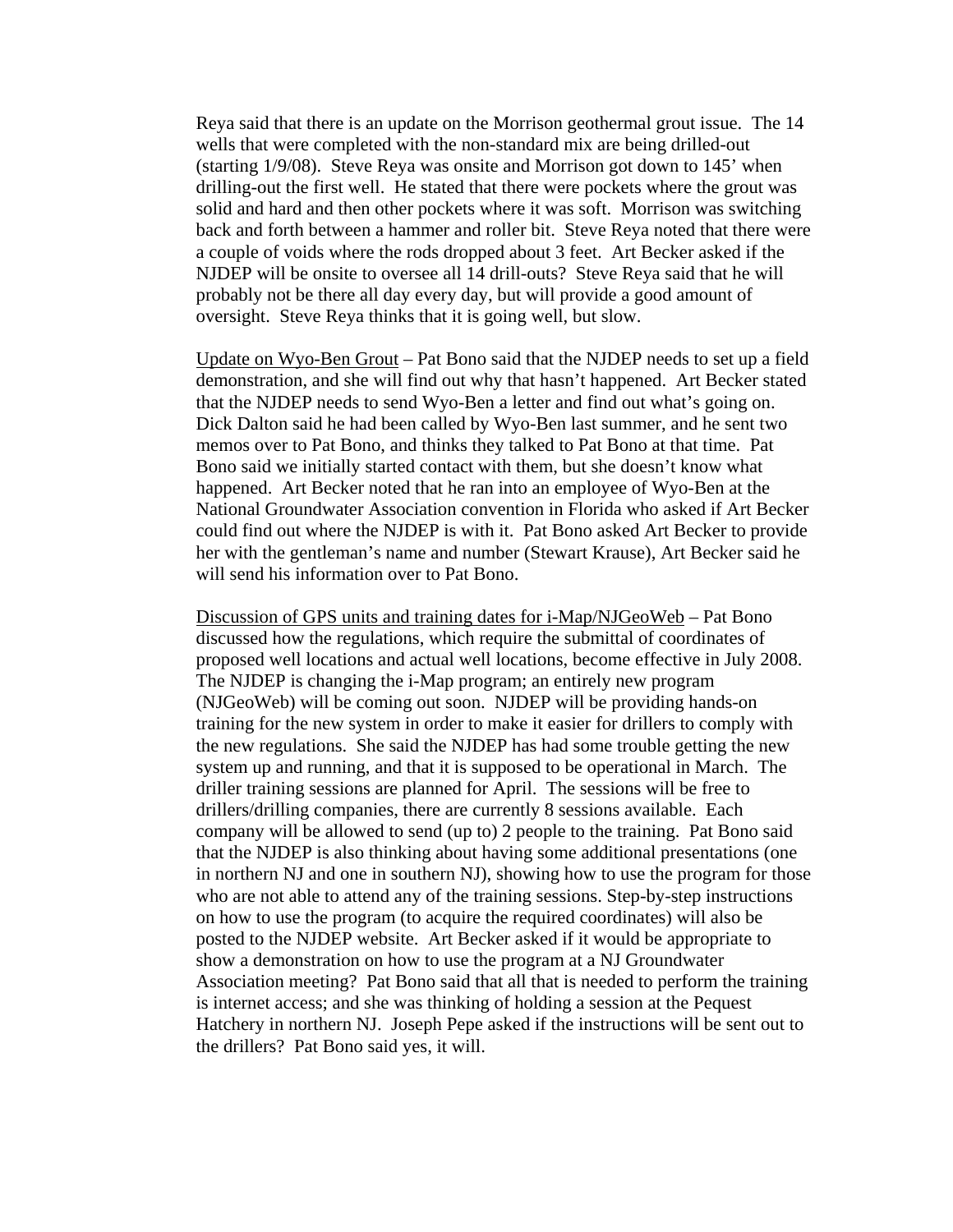Pat Bono explained that there will be a driller profile, which will have all the options a driller needs, and nothing they won't need when they log on. Karl Muessig mentioned that the NJDEP had a lot of problems with the new software; initially they tried to put too much information in it and that slowed the program down. Pat Bono added that the treasury has more control over it now and that is taking more time. Art Becker said that he will get the word out to the NJ Groundwater Association that they should try to show this training at one of their meetings. Art Becker asked if this new system (NJGeoWeb) isn't available by the July 1, 2008 deadline, if the requirement is still viable? Pat Bono assured that, yes, drillers will still be held to the requirement and will have to use i-Map to find their coordinates. She added that the April training sessions will be on the same system that the drilling community will be using.

Pat Bono mentioned that the NJDEP is starting to receive emails about GPS units. Lou Jacoby (GIS) has been getting emails about units as well. Art Becker, speaking on behalf of the NJ Groundwater Association, said that the Association committee reviewed and discussed the required parameters for the GPS units, went to 3 leading manufacturers, and found 2 units that would work. He said that the criteria they used included user friendliness, price, and compliance. Art Becker believes the committee saved drillers time on researching what is available and what meets the required standards. Art Becker noted that he wants to make sure that the public and NJDEP understand that the Association, in no way, dictates what needs to be done or bought. Pat Bono said that Lou Jacoby has been answering questions about what units meet the required specifications and what does not. Pat Bono reminded everyone that the NJDEP can't recommend units, they can only require that the units used meet our standards. Art Becker reiterated that the Association is not buying and selling the unit that they recommended, they only set up a good deal for members to take advantage of.

#### Other Issues

Gary Poppe would like to speak about the no-tank system for wells; which actually places a tank inside a well (mostly irrigation wells). He has a no-tank system at his house, and has installed a number of them. Gary Poppe stated that on January 9, 2008, he was converting a well to include a no-tank system in Marlboro Township (Monmouth County). The well in question was drilled in 2001 as a domestic replacement well. The house is now supplied with city water, and the owner wants to keep the well for irrigation purposes. The local health officer performing oversight on the work stated that she won't accept a no-tank system for that well because it isn't an approved method. She told Gary Poppe that he needs to provide a letter from the NJDEP which states that the no-tank system is an approved method. Gary Poppe stateed that he has installed approximately 25 to 30 of them in the past couple years; and that the main reason his clients have them installed is for aesthetic purposes. Karl Muessig asked if the regulations include anything about tanks. It was confirmed that the regulations do not include any specifics about tanks/tank systems. Art Becker said he's not in the water well field, but looking at the regulations, there is no discussion about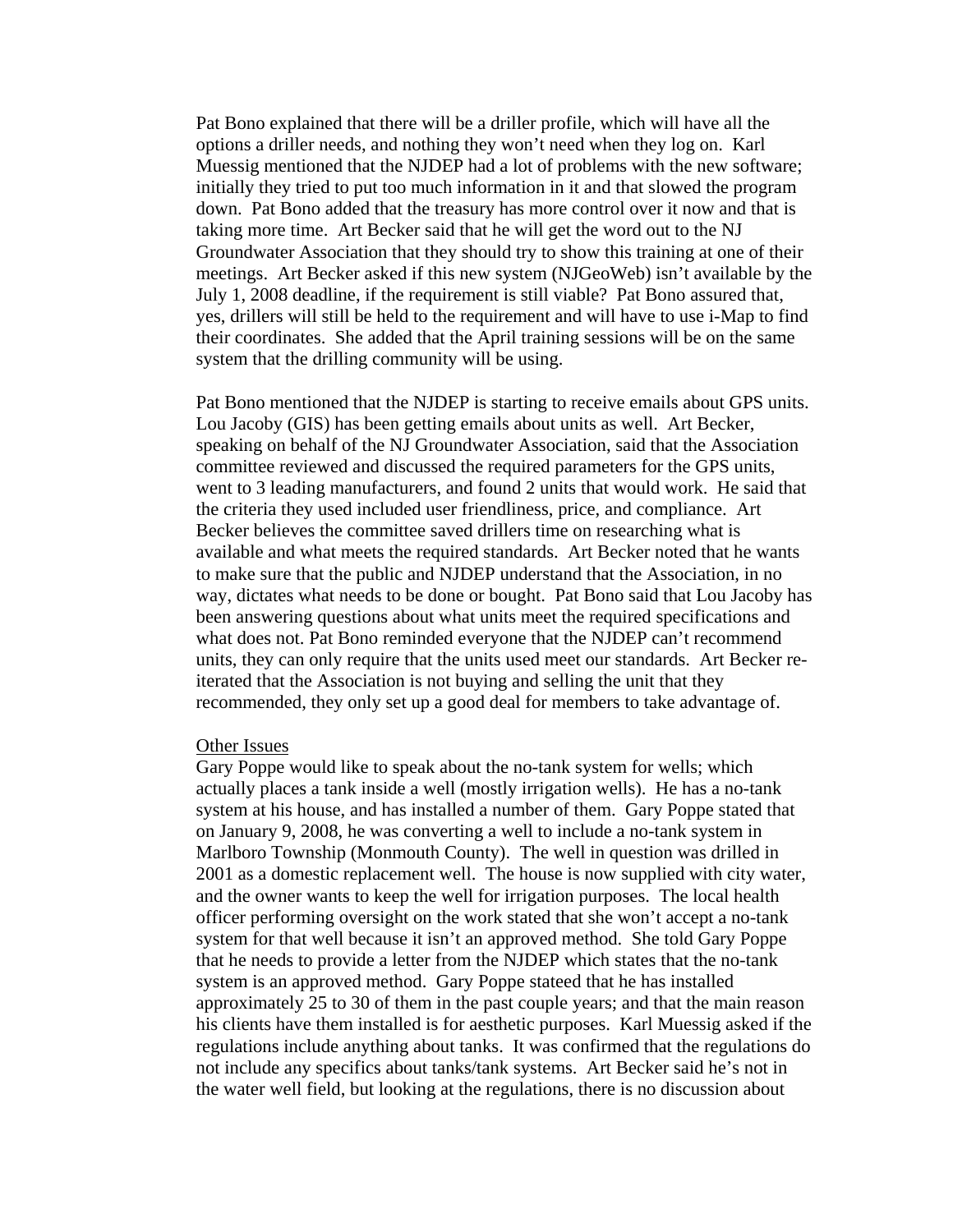tanks; he therefore thinks you can place the tank in any reasonable place. Julia Altieri said it would have to be a local code that prevents it from being approved. Art Becker noted that it is a technology that has been around for some time and is widely used in the Midwest. Joseph Pepe asked Gary Poppe some questions about the construction and placement of the tank system; Gary Poppe explained the system and how it works. The Board agreed that the health officer's request is not under the jurisdiction of the NJDEP. Pat Bono said the health officer can call the Well Permitting Bureau and discuss the situation with her.

### **6. Program Updates**

Update on e-Permitting – Mike Schumacher explained that the e-Permitting program is still going thru, however they are still fine-tuning a few things. The latest update is that we are adding some automatic approvals to it. Anthony Tirro asked if the program will also be able to be utilized for test borings? He also asked when will it be up and running? Mike Schumacher said they are supposed to be getting a revised cost estimate today, and that they are still waiting on a final design for it. He said they definitely won't see anything before the fall, and testing might start in June. Pat Bono informed the Board that the contract end is coming up and that the fall seems to be the realistic timeframe. She said that the NJDEP will be testing the program in the summer. Pat Bono noted that they have become aware that the Bureau is getting a lot of attention on this because they issue so many permits. OIRM (Office of Information and Research Management) is looking at it and starting to see the potential; so well permitting has been pushing to see what approvals can be done automatically. She said in the best case scenario, drillers might be able to get some permit approvals before walking away from computer, or possibly over one night. Anthony Tirro said that right now it's taking 3-4 wks to get a permit back. Pat Bono agreed that maybe with taking into consideration from the time when you put it in the mail, to getting it back, that might be accurate. Mike Schumacher said that it will be necessary to keep in mind that the more permits that come in on the portal, the faster the entire process will be. He said the paper process will actually slow down when we start using e-Permitting because more data will need to be entered manually on the NJDEP end.

Anthony Tirro asked if it will still be necessary to send in a paper well record. Mike Schumacher explained that drillers can submit well records online as well. The system will handle permits, records, abandonments, and cancellations.

Pat Bono said that the cost of the program has turned out to be much higher than thought at the beginning. The reason for the extra expense is that they are trying to make it a smart program form the beginning. Art Becker pointed out that the initial cost is substantial, but in the long term it will be cheaper. Pat Bono said that the NJDEP's tendency is to build it small and add things to enhance it later. She said they've argued that it needs to be done correctly from the beginning.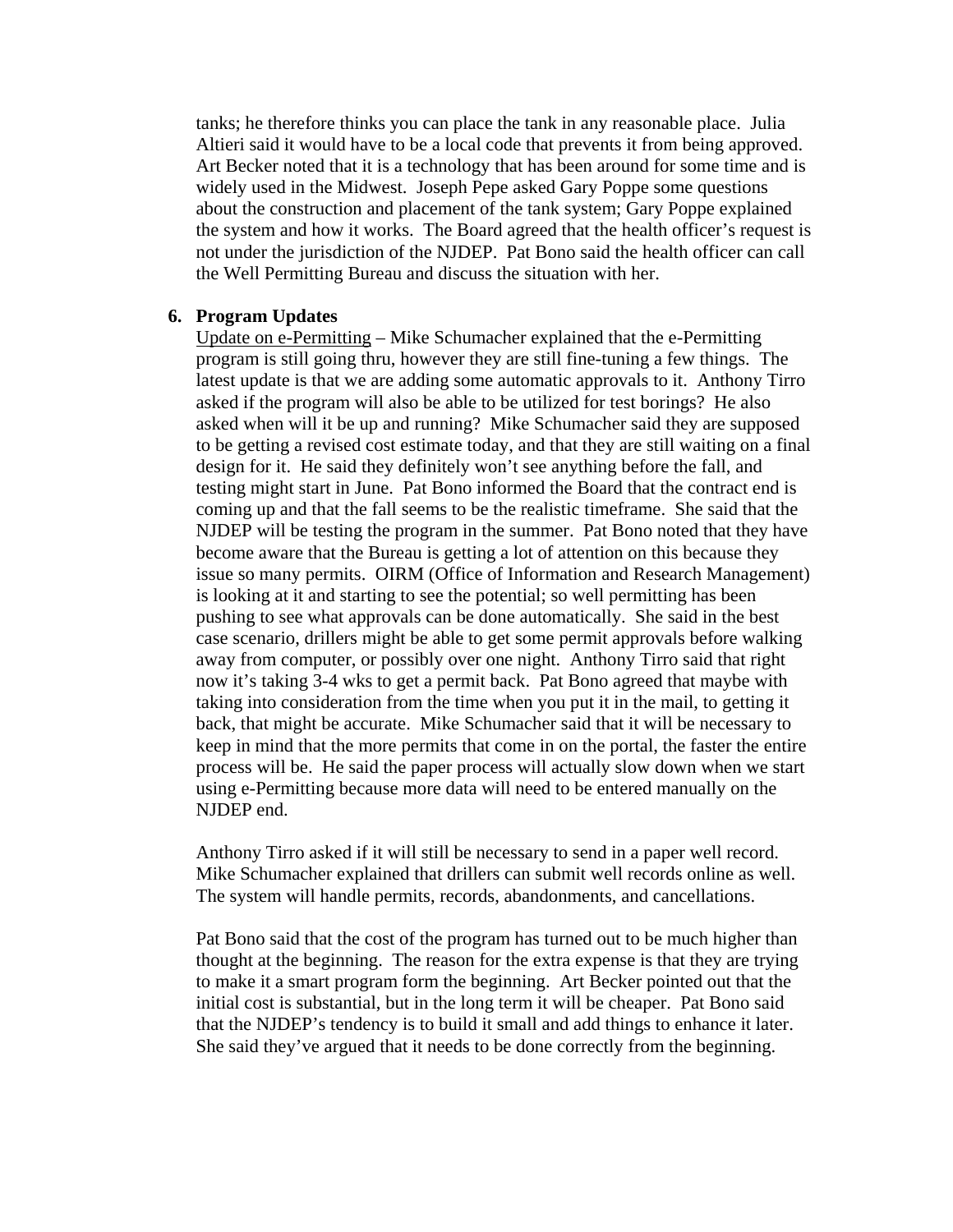Art Becker asked at what point details be available as to what kind of portal there will be and how many people will have access to it? He asked if it will be based on a well driller, or is it going to be by company? Art Becker would prefer if it was the licensed individual who is responsible; but says in reality, it ends up being the company. Mike Schumacher said that if something is wrong with the permit application, the problem goes back to the company and not the driller. It might end up going back to the facility administrator or whoever certified that submission. Mike Schumacher wasn't sure which one it will be at this time.

Mike Schumacher noted that GPS coordinates for soil borings will be a required submission through the portal; however, only one coordinate will be required for a site-wide permit. Karl Muessig asked if the program is completely designed. Mike Schumacher said that we had one draft that had over 100 comments. The next draft might become the final version, and has had 40-50 comments made. Karl Muessig asked if there will be people brought in for a testing period/dry run. Pat Bono said we are hoping to get some drillers and drilling companies in to help us test it. Pat Bono said that e-Permitting is not the only program that is being worked on, and that we'll have to wait for the other programs' projects to be completed because they test everything all at once.

Art Becker asked if there is any further discussion on payment options for permits? Mike Schumacher said drillers will be able to pay using either credit cards or electronic checks. Art Becker asked if licensing will be included in the program; Pat Bono said not at this time.

Joseph Pepe asked if he can log into the site as a Pump Installer, or even as the general public, and find out the details of a well. Mike Schumacher said no. Pat Bono stated that the system is only meant to perform 4 functions (permitting, records, abandonments, and cancelations); what Joseph Pepe is asking for is a well search function. She said that eventually, we will be able to do a certain level of web based searches. Mike Schumacher added that they might eventually be able to use data miner to do searches on a well. He said the reason we couldn't add well searches to e-Permitting is that most of our data is scanned and not dataentered; it's not an easy conversion. Joseph Pepe asked if, once the well is drilled and the data is known and entered into the system, how will the NJDEP access this data? Pat Bono said that the information comes through the portal and gets "dumped" into NJEMS. Data miner will go into NJEMS and find what you are looking for. Pat Bono stated that so far we are only entering a couple of key fields and the rest of the info is scanned. With e-Permitting, all pieces of information will be searchable. Pat Bono said this will revolutionize access to this data. Joseph Pepe would like a place where, as a Pump Installer, he can enter what equipment they installed in a well. Mike Schumacher said that hopefully somewhere down the line they will be able to add that option to e-Permitting. A discussion of Pump Installer submittals of pump information when the driller doesn't install pump ensued. Pat Bono said that all information, unless restricted for some reason or another, is publicly available. In e-Permitting, every driller